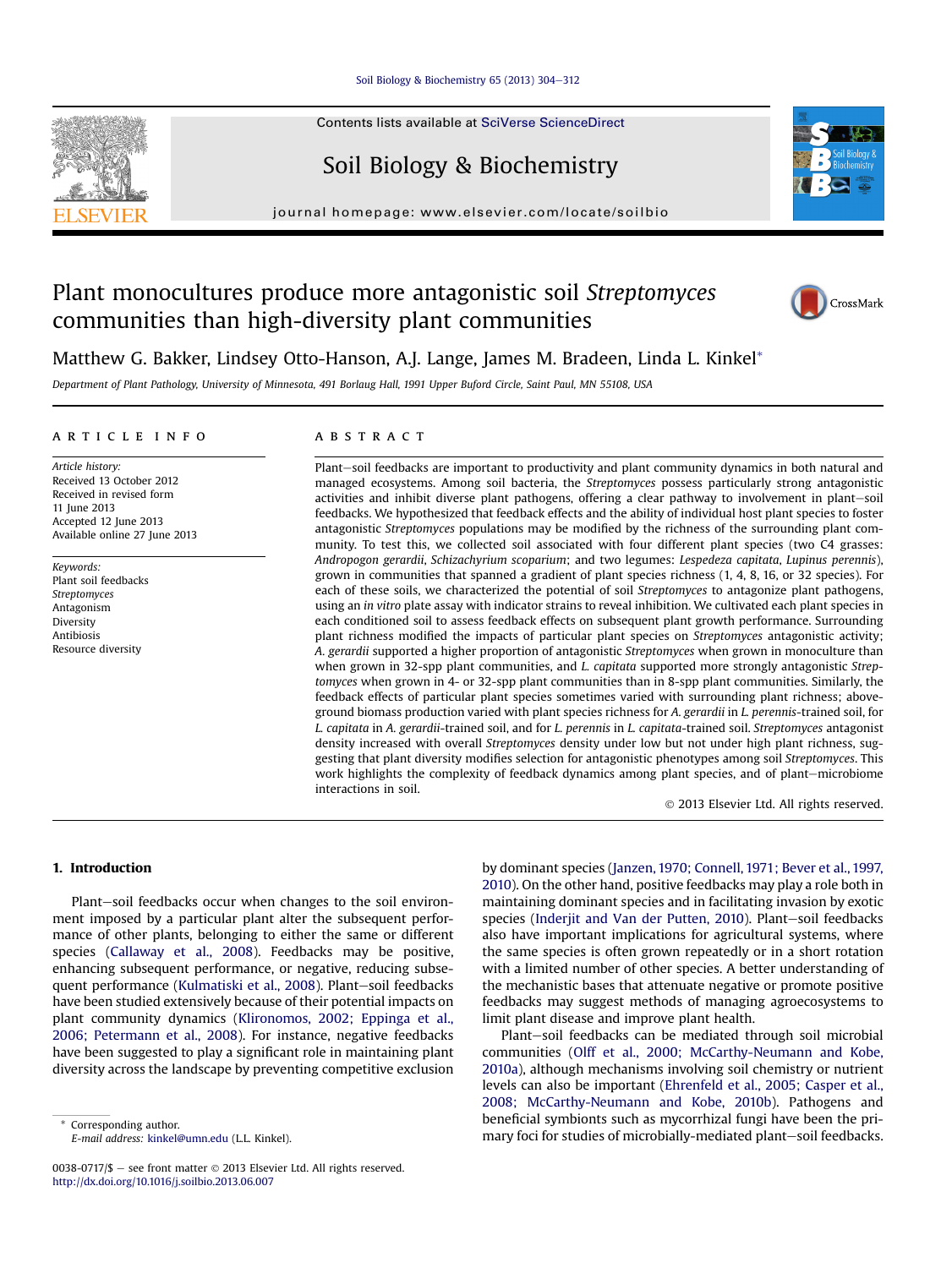Less attention has been given to suppression of pathogens as a mechanism for attenuating negative feedbacks. Negative feedback through pathogen accumulation has long been appreciated in agriculture and is a primary rationale for crop rotation ([Hwang](#page-7-0) [et al., 2009\)](#page-7-0). At the same time, however, long-term monoculture has also been associated with the development of diseasesuppressive soils [\(Menzies, 1959; Weller et al., 2002](#page-8-0)), in which little disease develops even when conditions are conducive for disease development. Such disease suppression often results from competition- or antibiotic-mediated antagonism of pathogens by other microbes [\(Haas and Keel, 2003; Anukool et al., 2004; Kinkel](#page-7-0) [et al., 2011](#page-7-0)). This suggests that plant-soil feedbacks may incorporate more complex microbial interactions, including antagonism of plant pathogens.

Among soil bacteria, the Streptomyces possess particularly strong and diverse antagonistic activities against diverse plant pathogens [\(Doumbou et al., 2001; Wiggins and Kinkel, 2005a,](#page-7-0) [2005b\)](#page-7-0). Because most resources available to saprophytic Streptomyces are ultimately of plant origin, there is a strong potential for plant identity and community characteristics to impact Streptomyces-driven antagonism of plant pathogens ([Wiggins and Kinkel,](#page-8-0) [2005b\)](#page-8-0). Recent work has demonstrated that host plant species enrich different Streptomyces taxa and that host-specific impacts on Streptomyces community structure can be modulated by surrounding plant richness [\(Bakker et al., 2013\)](#page-7-0). However, we do not have a predictive understanding of how changes in Streptomyces community structure relate to changes in pathogen-suppression. Aspects of resource availability might influence the development and maintenance of antagonistic phenotypes among Streptomyces ([Kinkel et al., 2012\)](#page-7-0). In particular, density-dependent selection may be important to the development of highly antagonistic communities capable of effectively suppressing pathogens; maintaining high Streptomyces densities may be important in selecting for more strongly competitive phenotypes [\(Kinkel et al., 2012](#page-7-0)). To explore specifically how plants may shape such selective forces that lead to pathogen antagonism, we assessed Streptomyces antagonistic phenotypes from communities associated with different host plant species and across a gradient of plant richness.

Plant-soil feedbacks are often studied using monocultures grown singly in pots. However, most plants in natural habitats grow in complex communities, interacting with neighboring plants. The identity of neighboring individuals has been shown to impact various aspects of plant phenotype ([Bartelt-Ryser et al., 2005; Broz](#page-7-0) [et al., 2010](#page-7-0)), which suggests that interactions of plants with soil microbial communities may be similarly altered by the presence or identity of neighboring individuals ([Bakker et al., 2013](#page-7-0)). Plantplant interactions may also alter incentives for interactions with soil microbes. For instance, the development and maintenance of a beneficial microbial community may be energetically costly, while benefits may accrue to adjacent competing plants. In this case, a disincentive for investing in beneficial microbes may be experienced in higher diversity plant communities. Plant community diversity is also relevant from the perspective of plant disease. Because disease pressure is likely to be strongest in low diversity plant communities ([Garrett and Mundt, 1999; Keesing et al., 2006\)](#page-7-0), the benefits for investing in pathogen-antagonistic microbial partners may be greatest in low-diversity plant communities. Finally, the identity and diversity of resource inputs to saprophytic microbial foodwebs will also vary with plant identity and diversity, with likely implications for the selective environment experienced by soil microbes. For instance, diverse resource inputs (i.e. exudates and litter from a diverse plant community) may encourage niche differentiation among soil saprophytes. By providing an alternative to strong antagonistic competition for resources, such specialization may reduce selection for antagonistic phenotypes [\(Kinkel et al.,](#page-7-0) [2011](#page-7-0)). Thus there is a broad theoretical basis for the expectation that pathogen-inhibitory soil microbes may be differentially impacted by plant species identity and diversity.

In this work, we investigated the feedback effects of four dominant prairie plant species (two C4 grasses, two legumes), with each conditioning species grown across a gradient of plant richness (communities planted with  $1-32$  plant species). We characterized the antagonistic activity of soil Streptomyces populations associated with each conditioning treatment and tested the same four species as feedback response species in a full factorial greenhouse experiment. In this way, we investigated whether surrounding plant richness modulated the ability of these host plant species to foster antagonistic soil Streptomyces populations or altered the feedback effects of each plant species on subsequent plant productivity.

#### 2. Materials and methods

#### 2.1. Soil collection and processing

Soil was collected from the Cedar Creek Ecosystem Science Reserve (CCESR; part of the National Science Foundation Long-Term Ecological Research network) in July of 2009, from experimental plots that have been maintained in a long-term plant richness manipulation ([Tilman et al., 2001](#page-8-0)). These experimental plots were established in 1994 with defined levels of plant richness. For plant richness treatments of up to 16 species, plant species were drawn from a pool of 16 core native prairie plant species. Additional plant species were included for 32-species plots ([Tilman et al., 1997\)](#page-8-0). While other colonizing plant species are removed from each plot annually, the relative abundances of the planted species are allowed to fluctuate and so the experimental manipulation controls plant richness but not plant diversity per se. We targeted soil under the dominant influence of each of four different plant species (two C4 grasses: Andropogon gerardii, Schizachyrium scoparium; two legumes: Lespedeza capitata, Lupinus perennis) by collecting soil cores (5 cm  $\times$  30 cm) from the base of individual plants. Each sample consisted of four bulked and homogenized soil cores, one collected from each of four different individuals within a given plot. Each plant species was sampled in five different plant richness treatments (monoculture and assemblages planted with 4, 8, 16 or 32 species). There were three plot-level replicates per host-plant richness combination, except for monocultures of A. gerardii and L. perennis, for which only two plot-level replicates were available. Two different soil samples were processed from one of the plots in these cases. Thus we had a total of 60 soil samples (4 plant hosts  $\times$  5 plant community diversity levels  $\times$  3 replicates). Soil pH, potassium (K) and organic matter (OM) were measured at the University of Minnesota soil-testing lab using standard procedures [\(http://](http://soiltest.cfans.umn.edu/) [soiltest.cfans.umn.edu/](http://soiltest.cfans.umn.edu/)).

## 2.2. Streptomyces antagonistic potential

Soil samples were stored at  $4^{\circ}$ C and were processed in random order over a 6 month period. For each sample, a single 5 g subsample was dried overnight under sterile cheesecloth as the first enrichment for Streptomyces, which are tolerant of desiccation. Dried soil samples were dispersed in 50 mL of sterile deionized water on a reciprocal shaker (175 rpm, 60 min,  $4^{\circ}$ C). Soil dilutions were spread onto 15 mL water agar plates and then covered with 5 mL of cooled, molten starch-casein agar (SCA). This method suppresses the growth of many unicellular bacteria, while allowing filamentous Streptomyces to grow up through the SCA ([Wiggins and](#page-8-0) [Kinkel, 2005b\)](#page-8-0). After three days of incubation (28 $\degree$ C), Streptomyces colonies were enumerated based on morphology. These plates were also used to assess Streptomyces inhibitory activities using a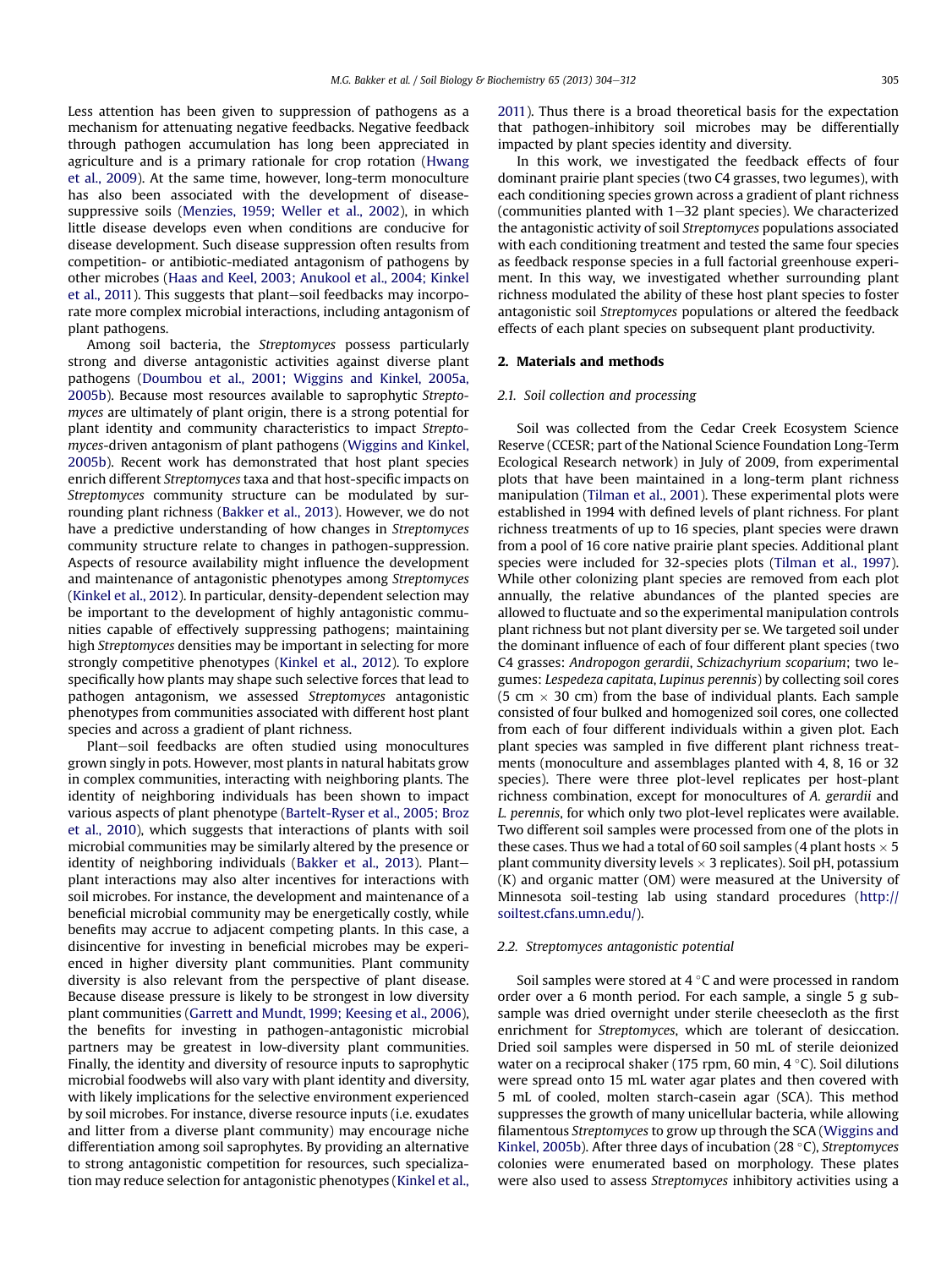modified Herr's assay [\(Wiggins and Kinkel, 2005a, 2005b](#page-8-0)). To reveal inhibitory zones, colonies on the soil dilution plates were covered with a thin layer (10 mL) of SCA and spread with one of three indicator strains: one plant pathogen (Streptomyces scabies DL87) and two nonpathogenic Streptomyces isolates (Streptomyces sp. 4-21 and Streptomyces sp. 1324-2) [\(Davelos et al., 2004](#page-7-0)). Plates were spread with 150  $\mu$ L of a spore suspension to give approximately  $1.5 \times 10^7$  colony-forming units (CFU)/plate. We used multiple, previously characterized indicator strains to provide a comprehensive picture of the inhibitory potential of soil Streptomyces populations, as resistance to antibiotics differs among indicator strains. Three soil dilution plates were spread per indicator strain. Antagonistic activity was quantified after three days of incubation (28 $\degree$ C) as the density (CFU/g) and proportion of Streptomyces colonies that produced a clear zone of inhibition against the overlay isolate. The radius of each inhibition zone was used as a measure of the intensity of inhibitory activity. Values of inhibitory intensity and antagonist density and frequency were averaged across indicator strains for each sample.

#### 2.3. Feedbacks of soil conditioning on plant performance

In a complementary test for plant-soil feedbacks, the same soil samples were used for a greenhouse test of plant growth performance. Each of the four target plant species was grown in soil conditioned by all combinations of host species and plant community richness. Seeds of each plant species were surface-disinfested by vortexing for 90 s in  $15\%$  H<sub>2</sub>O<sub>2</sub> and four seeds were planted into each conetainer (approximately 165 mL volume). Osmocote slow release fertilizer (15-9-12) and a top layer of sand (2 cm) were added to each conetainer at planting. Seedlings were thinned to one per conetainer as they emerged. Five replicate conetainers were planted per treatment (conditioning soil treatment  $\times$  response plant species), though some treatments ended up with fewer than five replicates due to low germination. Greenhouse temperature was maintained at  $21-22$  °C, and 16 h of light were provided. Conetainers were watered lightly twice a day until seedling emergence, at which time watering was performed on an as-needed basis.

At the end of a 12-week growth period, all plants were harvested for evaluation of growth performance. Above- and belowground tissues were harvested separately for drying and biomass determination. Soil was washed from roots with water. The length of the root system was measured for each plant, roots were visually inspected for symptoms of disease, and root nodules were counted for the legumes L. capitata and L. perennis. Mean values across replicate conetainers were carried forward for analysis so that statistical replicates correspond to soil samples collected from the field experiment.

#### 2.4. Statistical analyses

Statistical analyses were performed in R ([R Development Core](#page-8-0) [Team, 2011](#page-8-0)). Streptomyces density measures were log-transformed and inhibition zone sizes were square root-transformed to meet assumptions of normality. Differences in antagonistic activity and plant growth performance as a result of soil conditioning treatment were tested by two-way ANOVA, with conditioning host species and conditioning plant richness as main factors. Where significant effects were evident, Tukey's HSD was used for post hoc contrasts among treatments. Correlation analyses were performed between measures of Streptomyces antagonistic potential and greenhouse growth response, characteristics of conditioned soil, and characteristics of experimental plant communities (plant community data accessed from the CCESR Long Term Ecological Research network database: <http://www.cedarcreek.umn.edu/research/data/>). The significance of correlation coefficients was adjusted with the False Discovery Rate method for multiple test correction, using the LTM package in R [\(Rizopoulos, 2006\)](#page-8-0).

## 3. Results

### 3.1. Plant impacts on Streptomyces antagonistic potential

Streptomyces densities and antagonistic activities varied among communities. Across all experimental treatments, culturable Streptomyces densities varied nearly 10-fold, ranging from 4.9  $\times$  10<sup>5</sup> to 2.9  $\times$  10<sup>6</sup> CFU per gram of soil (mean 1.6  $\times$  10<sup>6</sup> CFU/g). Inhibitor densities ranged from  $1.5 \times 10^5$  to  $8.1 \times 10^5$  CFU/g, with a mean of 2.9  $\times$  10<sup>5</sup> CFU/g. Inhibitor frequency ranged from 10 to 54% of Streptomyces colonies, with a mean of 28% of colonies showing in vitro inhibitory activity. The intensity of inhibition, measured as the average radius of inhibition zones against an indicator strain, varied by a factor of 4.5 among samples  $(1.4-6.1 \text{ mm})$ , with a mean value of 2.9 mm.

Several measures of Streptomyces community antagonistic potential were impacted by the host plant species (A. gerardii, S. scoparium, L. capitata, L. perennis), or plant community richness (plots planted to 1, 4, 8, 16, or 32 species) (Table 1). The density of antagonistic Streptomyces differed significantly among plant hosts. L. capitata supported significantly higher antagonist densities than A. gerardii ([Fig. 1](#page-3-0)A;  $p = 0.02$ , ANOVA with Tukey contrasts). The density of antagonistic Streptomyces also differed among plant richness treatments, with 8-spp plots harboring significantly higher densities of antagonistic Streptomyces than 16-spp plots ([Fig. 1B](#page-3-0);  $p = 0.01$ ). The proportion of Streptomyces isolates showing inhibitory activity differed among plant community richness treatments, with monocultures supporting the highest proportions of antagonistic Streptomyces ([Fig. 1](#page-3-0)B;  $p < 0.01$  for monoculture vs. 16-spp plots).

Surrounding plant community richness modulated the impacts of A. gerardii and L. perennis on the antagonistic potential of associated Streptomyces communities. The proportion of isolates showing inhibitory activity was highest when A. gerardii was grown as a monoculture ([Fig. 2A](#page-3-0);  $p = 0.04$ , ANOVA with Tukey contrasts), while the density of inhibitory isolates was higher when A. gerardii was grown in 8-species assemblages than in 32- species assemblages ([Fig. 2](#page-3-0)A;  $p = 0.03$ ). For L. perennis, the intensity of antagonism by associated Streptomyces populations was

#### Table 1

ANOVA results table showing the significance of host plant species, plant richness, and the interaction between host species and plant richness on various measures of the antagonistic potential of associated Streptomyces communities. \*Indicates significant effects at  $p < 0.05$ .

|                | Df | Streptomyces density<br>$(\log CFU/g)$ |                 | Antagonist density<br>$(\log CFU/g)$ |                 | Proportion inhibitory<br>colonies |                 | Inhibition zone size (mm; sqrt<br>transformed) |                 |
|----------------|----|----------------------------------------|-----------------|--------------------------------------|-----------------|-----------------------------------|-----------------|------------------------------------------------|-----------------|
|                |    |                                        | <i>p</i> -Value |                                      | <i>p</i> -Value |                                   | <i>p</i> -Value |                                                | <i>p</i> -Value |
| Host species   |    | 0.64                                   | 0.60            | 3.43                                 | $0.026*$        | 0.94                              | 0.43            | 0.46                                           | 0.71            |
| Plant richness |    | 1.69                                   | 0.17            | 2.98                                 | $0.031*$        | 3.82                              | $0.011*$        | 2.73                                           | $0.043*$        |
| Interaction    | 12 | 0.32                                   | 0.98            | 0.97                                 | 0.50            | 1.42                              | 0.20            | 0.74                                           | 0.70            |
| Residuals      | 38 |                                        |                 |                                      |                 |                                   |                 |                                                |                 |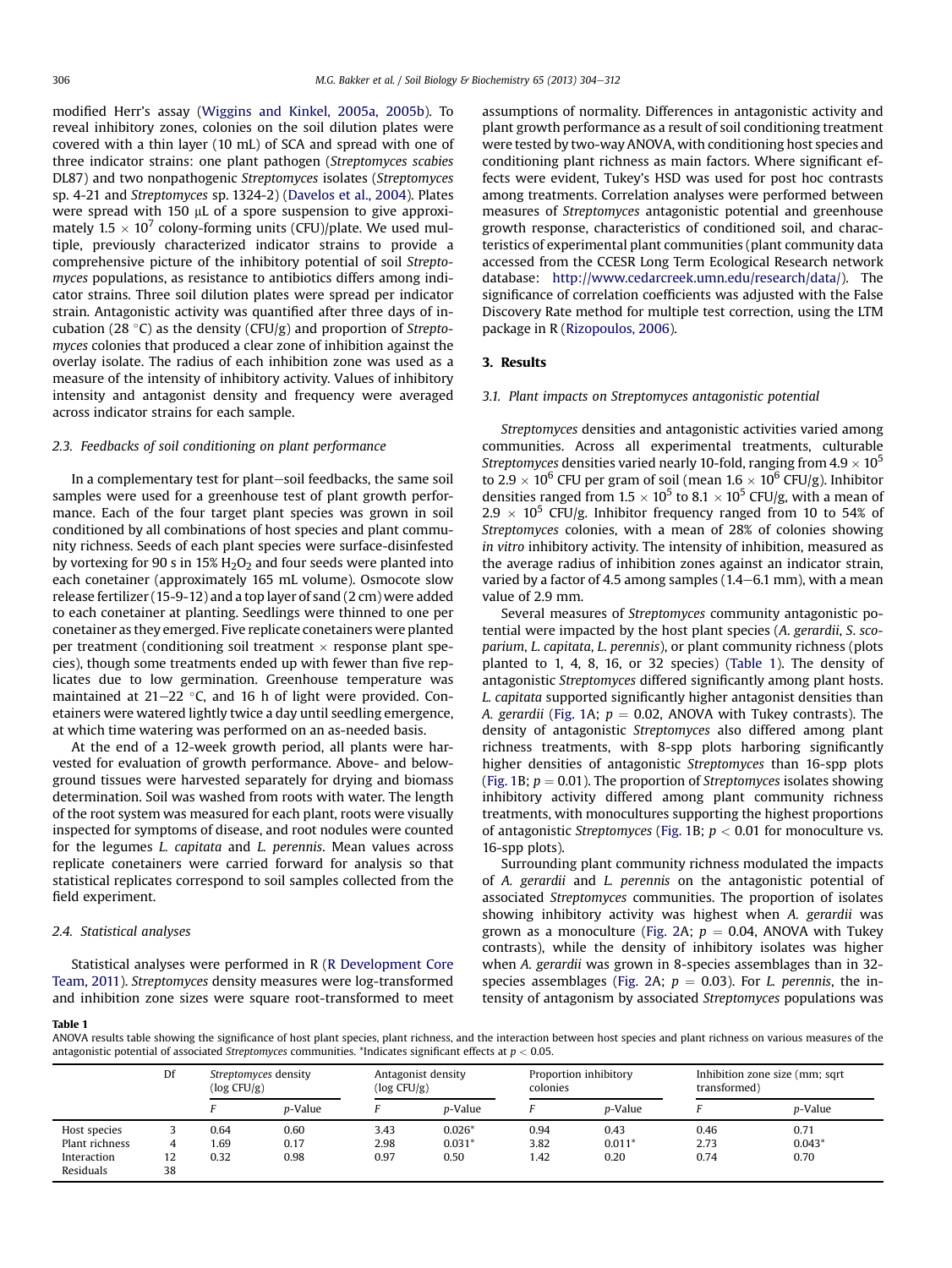<span id="page-3-0"></span>

Fig. 1. The density (horizontal axis) and frequency (vertical axis) of antagonistic Streptomyces associated with A) different host plant species, or B) plant species richness treatments. Means  $+$  SE are shown; treatments marked with different letters (a vs.  $b$  for differences along the horizontal axis;  $x$  vs.  $y$  for differences along the vertical axis) differed significantly from each other ( $p < 0.05$ , ANOVA with Tukey contrasts).

significantly lower when grown in 8-spp assemblages than in 4- or 32-spp assemblages (Fig. 2B;  $p < 0.05$ ). Antagonistic characteristics of Streptomyces populations associated with L. capitata and S. scoparium did not differ significantly with surrounding plant richness (data not shown).

Across all treatments, Streptomyces density was negatively correlated with the proportion of inhibitory colonies ( $r = -0.62$ ,  $p < 0.001$ ). This could suggest that greater carbon availability reduces competitive pressure, and thus the benefits of antibiotics to fitness, even while supporting greater Streptomyces densities. Using soil OM as a proxy for carbon availability, the proportion of inhibitory colonies declined more rapidly with increasing Streptomyces density for sites with high carbon availability (upper third of samples ranked by organic matter content; range  $1.1-2.2\%$  OM) than for sites with low carbon availability (lower third of samples; range  $0.7-1.0\%$  OM; [Fig. 3A](#page-4-0)).

Resource diversity may be as important as absolute carbon availability in determining the selective pressures experienced by saprophytic soil microbes. Since plants supply the majority of resources available to soil saprophytes, resource diversity should increase with plant species richness or diversity. Among Streptomyces communities explored here, both the strength and the slope of the



Fig. 2. A) The density (horizontal axis) and proportion (vertical axis) of antagonistic Streptomyces associated with A. gerardii when grown in communities of varying plant species richness. B) The density (horizontal axis) and inhibition intensity (vertical axis) of antagonistic Streptomyces associated with L. perennis when grown in communities of varying plant species richness. Means  $+$  SE are shown; treatments marked with different letters ( $a$  vs.  $b$  for differences along the horizontal axis;  $x$  vs.  $y$  for differences along the vertical axis) differed significantly from each other ( $p < 0.05$ , ANOVA with Tukey contrasts).

relationship between total Streptomyces density and antagonistic Streptomyces density declined consistently as plant diversity increased ([Fig. 3B](#page-4-0); see legend for statistics). In high diversity plant communities, antagonist densities increased more slowly with increasing Streptomyces densities than in low diversity plant communities. These results suggest that Streptomyces density may be a more significant factor in selection for antagonistic phenotypes within low-richness plant communities than in high-richness communities.

# 3.2. Impacts of soil conditioning on plant performance

Growth of the four target plant species varied significantly among soil conditioning treatments, demonstrating variable plant-soil feedback dynamics among conditioning plant species (species from which soil was collected), conditioning plant community richness, and response plant species (species for which growth performance was assessed). All four plant species showed sensitivity to soil conditioning treatments, though responses varied among treatments and measures of growth response.

Conditioning species identity impacted S. scoparium aboveground biomass production, with significantly more aboveground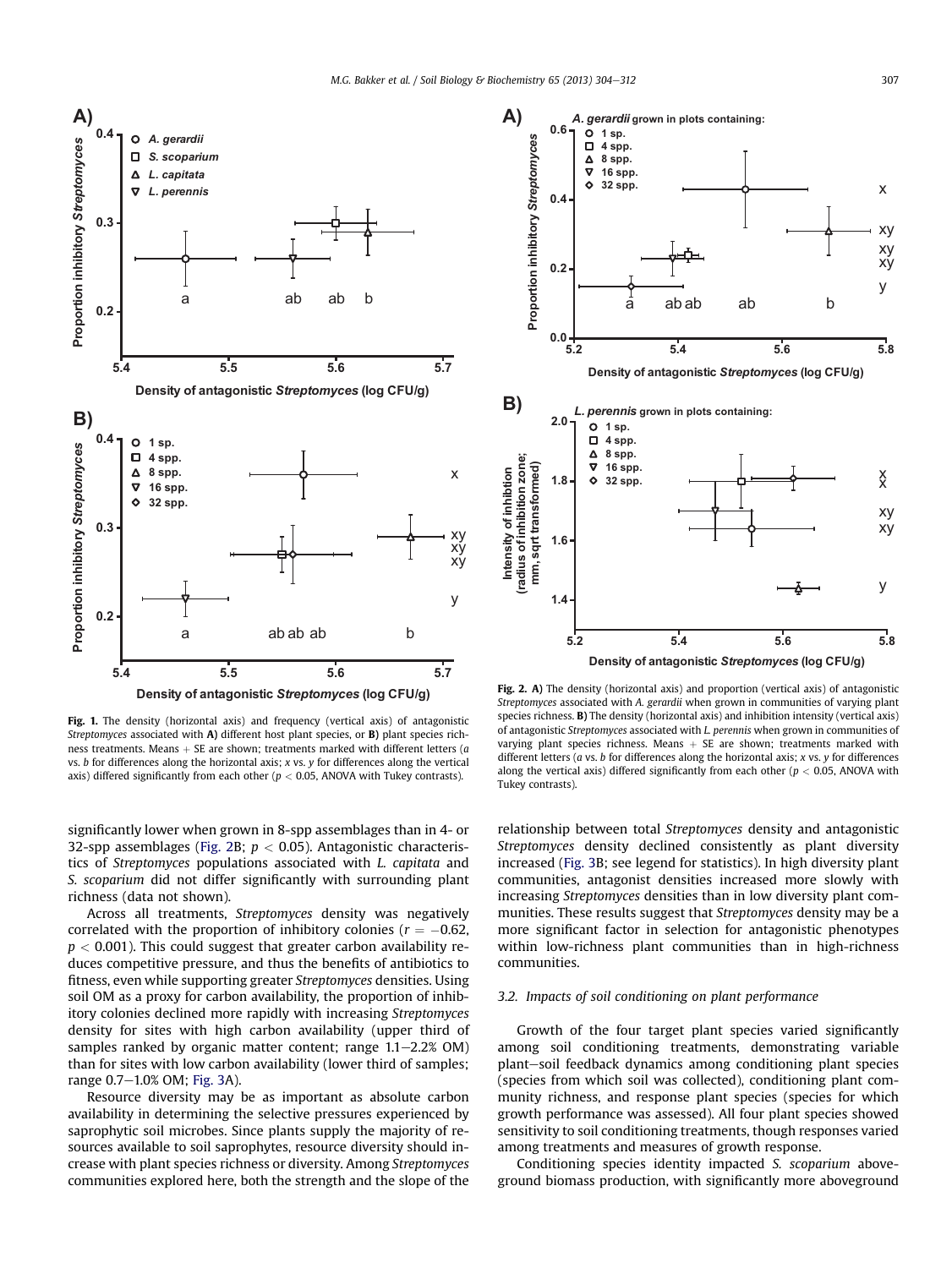<span id="page-4-0"></span>

Fig. 3. A) Frequency of antagonistic Streptomyces colonies, as a function of soil organic matter content. B) Relationships between total Streptomyces densities and densities of antagonist Streptomyces, by plant richness treatment (across host plant species). Pearson correlations and trend line slopes are listed on the figure.

biomass produced in soils conditioned by the legume L. perennis compared to soils conditioned by either of the two grasses ([Fig. 4](#page-5-0);  $p \leq 0.05$ , ANOVA with Tukey contrasts). L. capitata produced significantly more belowground biomass in soils conditioned by A. gerardii than in conspecific soils ([Fig. 4](#page-5-0);  $p = 0.05$ ).

Plant community richness during soil conditioning also impacted subsequent plant growth, although to a lesser extent overall than conditioning species. Significant differences in growth among plant richness treatments were found only for root length. Roots were significantly longer for both L. perennis and S. scoparium in soil conditioned by the richest plant communities, and there was a similar trend for A. gerardii (Fig. S1). Root length in response plants could be related to soil physical properties, nutrient status, or to microbial effects.

These results highlight the complexity and specificity of feedback dynamics. Adding further complexity, we found that plant community richness modulated feedback dynamics within pairs of conditioning- and response-species. That is to say, the same conditioning host had distinct effects on subsequent plant performance as a function of surrounding plant species richness. A. gerardii produced more aboveground biomass in L. perennisconditioned soils from 8- or 16-spp plots than from 32-spp plots ([Fig. 5A](#page-6-0);  $p < 0.05$ , ANOVA with Tukey contrasts). *L. capitata* produced more aboveground biomass in soils conditioned by monocultures of A. gerardii compared to soils conditioned by A. gerardii

growing in 8- or 32-species assemblages ([Fig. 5B](#page-6-0);  $p < 0.05$ ). L. perennis produced more aboveground biomass in L. capitataconditioned soil from 8-spp plots than from 32-spp plots ([Fig. 5](#page-6-0)C;  $p = 0.05$ ).

Little disease was evident at the time of harvest, as revealed by visual inspection of washed roots (data not shown), indicating that feedback effects occur even in the absence of significant disease. Nodulation rates were low, and no significant treatment effects on nodulation were observed.

## 3.3. Correlations between antagonistic Streptomyces and plantsoil feedbacks

In order to gain insights into the selective forces acting on Streptomyces antagonistic phenotypes, we tested for relationships of Streptomyces antagonistic potential with plant growth performance in conditioned soil and with soil properties and plant community characteristics. Measures of Streptomyces density and antagonistic potential were related to growth performance only for S. scoparium (data not shown). As Streptomyces densities increased, so did root length and belowground biomass of S. scoparium  $(r = 0.39; p = 0.02$  and  $r = 0.33; p = 0.06$ , respectively). On the other hand, belowground biomass of S. scoparium decreased as the proportion of antagonistic Streptomyces increased ( $r = -0.38$ ;  $p = 0.02$ ).

In general, Streptomyces densities were positively correlated with measures of productivity and of fertility, while measures of Streptomyces antagonistic activity were negatively correlated with many of the same variables. Streptomyces density was significantly positively correlated with plant diversity and with soil pH, OM and K content ([Table 2](#page-7-0)). Antagonist frequency was significantly negatively correlated with conditioning plant diversity and productivity (belowground biomass, percent cover, aboveground biomass) and with soil OM and K content [\(Table 2](#page-7-0)). Intensity of inhibition was similarly negatively correlated with conditioning plant productivity (belowground biomass, percent cover, aboveground biomass) and with soil OM and K content, though not with conditioning plant diversity ([Table 2](#page-7-0)). Antagonist density was significantly positively correlated with soil pH [\(Table 2\)](#page-7-0). Overall, the suggestion of these relationships is that in natural settings, selection for antagonistic phenotypes is strongest where nutrient availability is low, although the highest absolute densities of antagonists may still occur in sites with higher nutrient availability.

## 4. Discussion

Although many studies have addressed plant-soil feedbacks and the selective effects of plant host species on associated microbial communities, the impacts of plant diversity on these processes have received far less attention. Only very rarely have plant diversity and plant identity been considered concurrently. In this work, both plant species identity and plant community richness were shown to be important to plant-soil feedbacks and to plantdriven impacts on Streptomyces antagonistic potential. Furthermore, for two of the four host plant species, plant species identity and plant community richness were shown to have interactive effects on Streptomyces community antagonistic potential. This is consistent with previous work, which has demonstrated that effects of host plant species identity on Streptomyces community structure vary with surrounding plant richness ([Bakker et al., 2013\)](#page-7-0).

Plants grow in association with other plants within communities ranging from simple, low diversity monocultures to very high diversity assemblages. Because the presence of neighboring plants can alter aerial plant morphology [\(Bartelt-Ryser et al., 2005\)](#page-7-0) and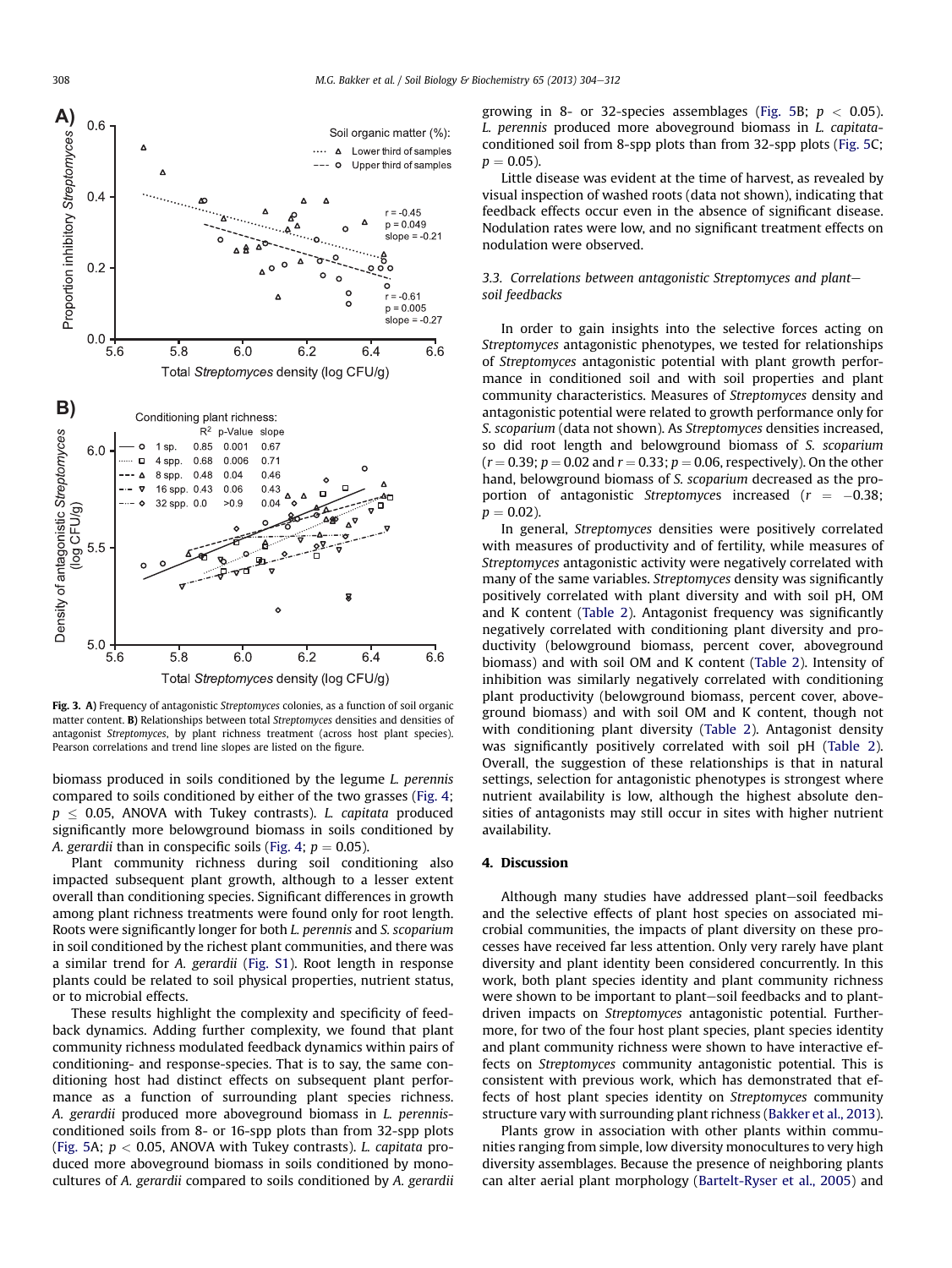<span id="page-5-0"></span>

Fig. 4. Aboveground and belowground biomass production by four prairie plant species, in soils conditioned by each of the same species. Means  $+$  SE are shown; treatments marked with different letters (a vs. b for differences along the horizontal axis; x vs. y for differences along the vertical axis) differed significantly from each other ( $p < 0.05$ , ANOVA with Tukey contrasts). The diagonal line reflects an even shoots:roots allocation of biomass.

secondary metabolism [\(Broz et al., 2010](#page-7-0)), it is also possible that root architecture, root exudation and litter chemistry may vary depending on the specific characteristics of the community in which a plant is grown. This suggests the possibility that plantspecific impacts on associated soil microbial communities and resulting plant-soil feedbacks may exhibit unique dynamics as a function of plant community characteristics. For instance, this work demonstrates that both the subsequent growth performance of a response plant, and the impacts of a given host plant species on the antagonistic potential of associated Streptomyces may vary with surrounding plant richness. Further work is needed to identify traits in these plants that show differential responsiveness to the neighboring plant community. For example, among the plant species tested here, impacts of S. scoparium and L. capitata on soil Streptomyces communities did not vary significantly with surrounding plant richness. This may suggest that S. scoparium and L. capitata root exudation or architecture are less impacted by neighboring plants than are root traits of A. gerardii or L. perennis.

The relevance of broader plant community characteristics to plant-soil feedbacks has been best appreciated in studies of temporal plant community dynamics. For example, feedback effects have been investigated extensively in relation to plant invasion ([Klironomos, 2002\)](#page-7-0) and have been shown to differ with plant community successional stage [\(Kardol et al., 2006\)](#page-7-0). However, we are not aware of another study that considers the possibility of variation in plant-soil feedbacks associated with a given plant species as a result of plant community context. A meta-analysis of plant-soil feedback studies found that most have used monocultures ([Kulmatiski et al., 2008\)](#page-7-0), and are thus unlikely to capture subtle interactions that may be important in nature. For instance, invasion by an exotic species is often accompanied by a reduction in plant richness. If species-specific feedback effects vary with surrounding plant richness, plant-soil feedbacks may vary significantly over the course of an invasion. Our results suggest that this may be true for some, but not all plant species.

The potential for neighboring plants to modulate interactions of a given host species with associated soil bacteria offers a new perspective on the importance of plant diversity to ecosystem properties and functions. Previous work has considered multiple hypotheses for the importance of diversity to plant community functioning. For instance, the sampling effect hypothesis [\(Wardle](#page-8-0) [et al., 1999\)](#page-8-0) suggests that diversity may be important primarily for increasing the likelihood of the presence of particular plant species having disproportionate impact on ecosystems properties and functioning. Other studies have emphasized that diversity enhances temporal stability through cummulative slight variations in functioning [\(Tilman and Downing, 1994](#page-8-0)). Our work suggests that plant diversity may carry additional important implications for ecosystem functions through modification of the traits and interactions of individual species. While such interactive effects of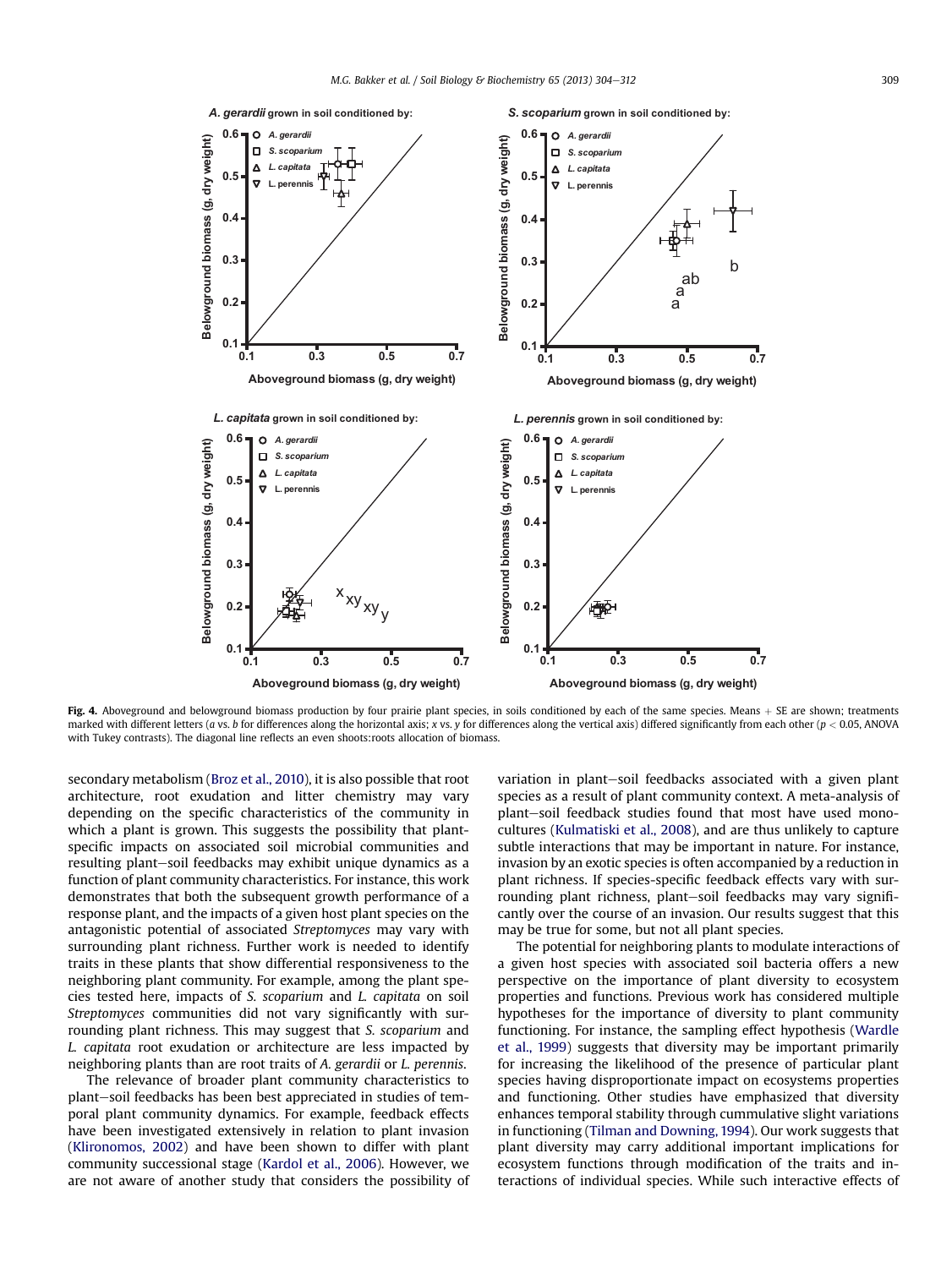<span id="page-6-0"></span>

**Aboveground biomass (g, dry weight)**

Fig. 5. Aboveground (horizontal axis) and belowground (vertical axis) biomass production by  $A$ ) A. gerardii in soils conditioned by L. perennis grown in assemblages of

plant diversity may be important to the provision of ecosystem services, it should also be noted that these effects do not appear to be universal. For instance, only for two of the four plant species tested here did surrounding plant richness significantly alter the antagonistic activity of associated Streptomyces populations.

A long-term goal for agricultural management is the ability to use cultivar selection, green manures and crop rotations to manage microbial communities in ways that promote plant health and productivity [\(Mazzola, 2004; Bakker et al., 2012](#page-8-0)). An ideal situation would be agricultural management that creates positive plant-soil feedbacks. For such application, it is important to elucidate the mechanistic basis for plant-driven effects on beneficial microbial activities. We observed strong relationships between soil edaphic characteristics and measures of Streptomyces antagonistic potential, suggesting that plant-driven effects on associated bacterial populations may be partially mediated through changes to the chemical environment in soil. We found that Streptomyces densities increased along with indicators of soil fertility such as organic matter and potassium content [\(Table 2\)](#page-7-0), although the causal mechanism for this increase in diversity may be related to other factors. Importantly, however, plant diversity dampened the rate at which densities of antagonistic Streptomyces increased with overall Streptomyces densities ([Fig. 3](#page-4-0)). In the highest diversity plant communities, antagonist densities were independent of total Streptomyces densities, suggesting that antagonistic competition was less important to fitness in high- vs. low-diversity plant communities. Because higher antagonist densities are related to lower disease severity [\(Wiggins and Kinkel, 2005b](#page-8-0)), this suggests that it may be more difficult to manage Streptomyces communities for disease suppression in highly diverse plant communities.

From an ecological and evolutionary perspective, the decoupling of Streptomyces density from antagonistic phenotypes in high diversity plant communities may suggest that diverse plant cover facilitates alternatives to chemical antagonism as a strategy for coping with microbial competition. An explanation may be found in the chemical diversity of the resource base available for saprophytic microbes under different plant communities. As plant diversity increases, a corresponding increase in resource diversity may foster niche differentiation, or specialization on a subset of available resources, among soil saprophytes. By reducing the intensity of direct antagonistic resource competition, such niche differentiation may reduce the intensity of selection for antagonistic phenotypes among Streptomyces [\(Kinkel et al., 2011](#page-7-0)). This prospect has significant implications for pathogen suppression and attempts to manage soil Streptomyces communities for enhanced pathogen suppression. For instance, complex rotations or frequent variation in cover crop species may preclude the development of highly antagonistic Streptomyces populations by encouraging niche differentiation in response to a highly diverse resource base.

This work also sheds light on the feedback dynamics of four important prairie plant species. A legacy effect of the prior plant community, mediated through the soil, had an impact on subsequent growth performance of these species. By extension, competitive dynamics among plant species may differ depending on the history of plant species and plant community richness at a given site. Feedback effects were observed despite the absence of visible disease symptoms, suggesting the possibility of chemical or nutrient effects, the presence of asymptomatic infections, or

increasing plant richness; **B**) *L. capitata* in soils conditioned by *A. gerardii grown in* assemblages of increasing plant richness; C) L. perennis in soils conditioned by L. capitata grown in assemblages of increasing plant richness. Means  $+$  SE are shown; treatments marked with different letters differed significantly from each other ( $p < 0.05$ , ANOVA with Tukey contrasts). The diagonal line reflects an even shoots:roots allocation of biomass.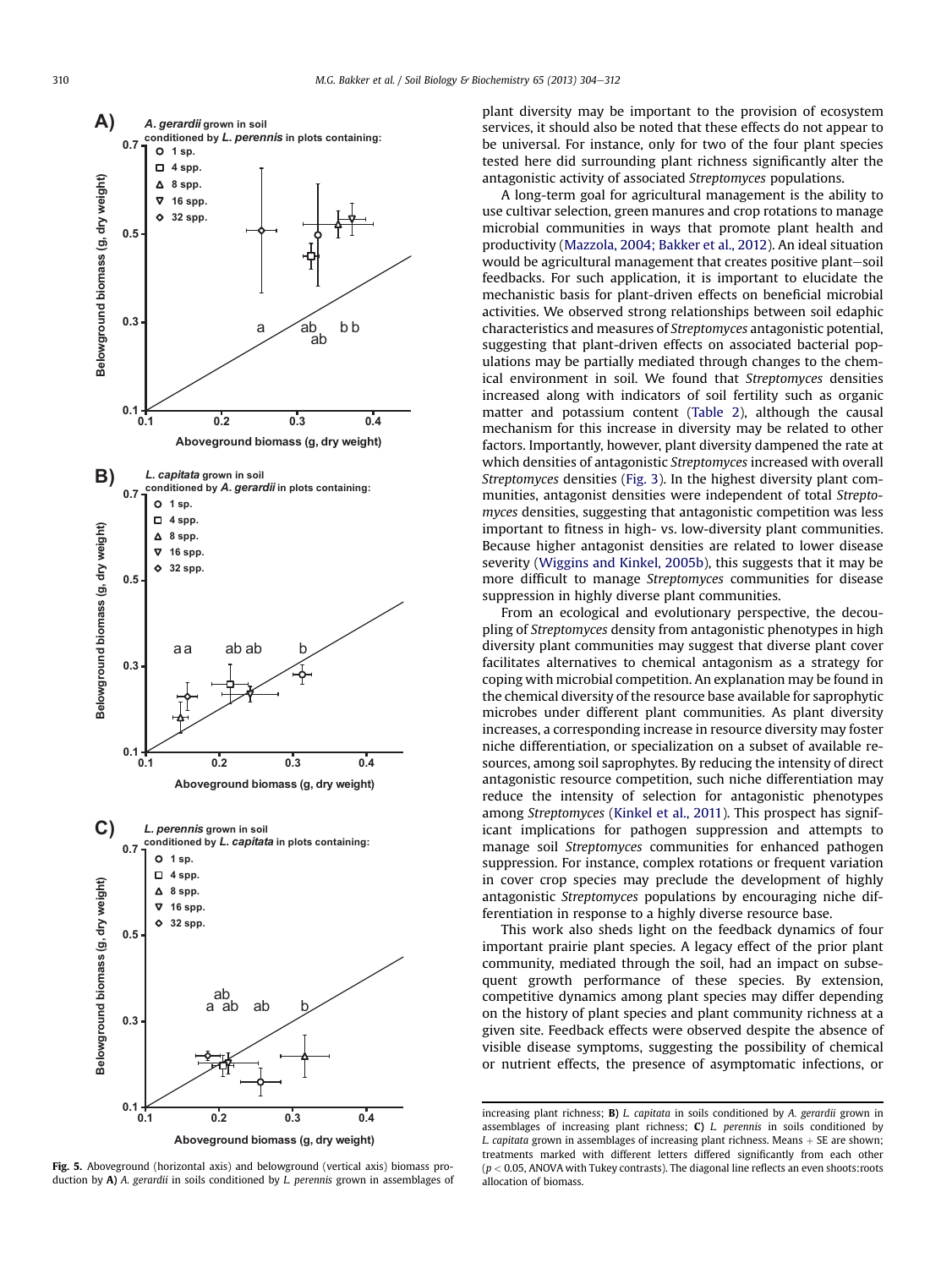|                                    |                                                                                                                                        | Streptomyces density<br>$(\log CFU/g)$ |                                | Antagonist density<br>$(\log CFU/g)$ |                              | Antagonist frequency<br>(proportion of isolates) |                                                  | Inhibition zone (mm; sqrt)<br>transformed) |                                    |
|------------------------------------|----------------------------------------------------------------------------------------------------------------------------------------|----------------------------------------|--------------------------------|--------------------------------------|------------------------------|--------------------------------------------------|--------------------------------------------------|--------------------------------------------|------------------------------------|
| Properties of<br>conditioned soil  | Soil organic matter (%)<br>Soil pH<br>Soil potassium (ppm)                                                                             |                                        | (0.06)<br>(0.06)<br>(0.06)     | 0.41                                 | (ns)<br>(0.01)<br>(ns)       | $-0.50$<br>$-0.65$                               | (<0.01)<br>(ns)<br>( $<$ 0.01 )                  | $-0.39$<br>$-0.49$                         | (0.02)<br>(ns)<br>$(\le 0.01)$     |
| Plant community<br>characteristics | Belowground biomass $\frac{g}{m^2}$<br>Total plant cover (%)<br>Plant diversity (Shannon index)<br>Aboveground biomass $\frac{g}{m^2}$ | 0.44                                   | (ns)<br>(ns)<br>(0.02)<br>(ns) |                                      | (ns)<br>(ns)<br>(ns)<br>(ns) | $-0.45$<br>$-0.54$<br>$-0.39$<br>$-0.50$         | (0.02)<br>( $<$ 0.01 )<br>(0.04)<br>( $<$ 0.01 ) | $-0.37$<br>$-0.35$<br>$-0.46$              | (0.06)<br>(0.04)<br>(ns)<br>(0.01) |

Pearson correlation coefficients (p-values) for relationships between Streptomyces density or antagonistic potential, and characteristics of the soil or resident plant community.

changes to communities of plant-growth promoting microbes. It remains possible that antagonistic Streptomyces could be significant to plant-soil feedbacks under conditions of greater pathogen pressure. There are also a variety of other mechanisms whereby plant-associated Streptomyces can influence plant growth. For instance, Streptomyces have been shown to promote plant growth ([Nassar et al., 2003; Verma et al., 2011](#page-8-0)), to synthesize plant hormones [\(Tuomi et al., 1994; Joshi and Loria, 2007\)](#page-8-0), to prime the plant innate immune response system (Conn et al., 2008), and to modify interactions between plants and other symbiotic microorganisms ([Tokala et al., 2002; Lehr et al., 2007; Schrey et al.,](#page-8-0) [2007\)](#page-8-0).

This work investigated relationships between plant growth performance and Streptomyces community antagonistic potential. We found that both plant species identity and plant community richness impact soil Streptomyces communities, highlighting the previously unstudied significance of plant community richness in mediating plant-microbe feedbacks. This work also adds complexity to the simple concept of density-dependent selection for antibiotic phenotypes, and suggests that density is more important to selection for antagonistic phenotypes in low diversity than in high diversity plant communities. Further attention should be given to exploring the implications of nutrient availability and diversity for the selection and maintenance of antagonistic Streptomyces phenotypes.

#### Acknowledgments

<span id="page-7-0"></span>Table 2

We thank D. Tilman and the Cedar Creek Ecosystem Science Reserve for permission to collect soil samples from an on-going experiment. MGB received support from the National Science Foundation (Graduate Research Fellowship). Research funding was provided by the National Science Foundation Long-Term Ecological Research Network Grant 0620652 and the National Research Initiative of the USDA Cooperative State Research, Education and Extension Service, through the Microbial Observatories program (2006-04464).

## Appendix A. Supplementary data

Supplementary data related to this article can be found at [http://](http://dx.doi.org/10.1016/j.soilbio.2013.06.007) [dx.doi.org/10.1016/j.soilbio.2013.06.007.](http://dx.doi.org/10.1016/j.soilbio.2013.06.007)

#### References

- [Anukool, U., Gaze, W.H., Wellington, E.M.H., 2004.](http://refhub.elsevier.com/S0038-0717(13)00217-4/sref1) In situ monitoring of streptothricin production by Streptomyces rochei [F20 in soil and rhizosphere. Applied](http://refhub.elsevier.com/S0038-0717(13)00217-4/sref1) [and Environmental Microbiology 70, 5222](http://refhub.elsevier.com/S0038-0717(13)00217-4/sref1)-[5228.](http://refhub.elsevier.com/S0038-0717(13)00217-4/sref1)
- Bakker, M., Manter, D., Shefl[in, A., Weir, T., Vivanco, J., 2012. Harnessing the](http://refhub.elsevier.com/S0038-0717(13)00217-4/sref2) [rhizosphere microbiome through plant breeding and agricultural management.](http://refhub.elsevier.com/S0038-0717(13)00217-4/sref2) [Plant & Soil 360, 1](http://refhub.elsevier.com/S0038-0717(13)00217-4/sref2)-[13](http://refhub.elsevier.com/S0038-0717(13)00217-4/sref2).
- [Bakker, M.G., Bradeen, J.M., Kinkel, L.L., 2013. Effects of plant host species and plant](http://refhub.elsevier.com/S0038-0717(13)00217-4/sref3) [community richness on streptomycete community structure. FEMS Microbi](http://refhub.elsevier.com/S0038-0717(13)00217-4/sref3)[ology Ecology 83, 596](http://refhub.elsevier.com/S0038-0717(13)00217-4/sref3)-[606](http://refhub.elsevier.com/S0038-0717(13)00217-4/sref3).
- [Bartelt-Ryser, J., Joshi, J., Schmid, B., Brandl, H., Balser, T., 2005. Soil feedbacks of](http://refhub.elsevier.com/S0038-0717(13)00217-4/sref4) [plant diversity on soil microbial communities and subsequent plant growth.](http://refhub.elsevier.com/S0038-0717(13)00217-4/sref4) [Perspectives in Plant Ecology Evolution and Systematics 7, 27](http://refhub.elsevier.com/S0038-0717(13)00217-4/sref4)-[49](http://refhub.elsevier.com/S0038-0717(13)00217-4/sref4).
- [Bever, J., Westover, K., Antonovics, J., 1997. Incorporating the soil community into](http://refhub.elsevier.com/S0038-0717(13)00217-4/sref5) [plant population dynamics: the utility of the feedback approach. Journal of](http://refhub.elsevier.com/S0038-0717(13)00217-4/sref5) [Ecology 85, 561](http://refhub.elsevier.com/S0038-0717(13)00217-4/sref5)-[573](http://refhub.elsevier.com/S0038-0717(13)00217-4/sref5).
- Bever, J.D., Dickie, I.A., Facelli, E., Facelli, J.M., Klironomos, J., Moora, M., Rillig, M.C. [Stock, W.D., Tibbett, M., Zobel, M., 2010. Rooting theories of plant community](http://refhub.elsevier.com/S0038-0717(13)00217-4/sref6) [ecology in microbial interactions. Trends in Ecology & Evolution 25, 468](http://refhub.elsevier.com/S0038-0717(13)00217-4/sref6)-[478](http://refhub.elsevier.com/S0038-0717(13)00217-4/sref6).
- [Broz, A., Broeckling, C.D., De-la-Peña, C., Lewis, M.R., Greene, E.,](http://refhub.elsevier.com/S0038-0717(13)00217-4/sref7) [Callaway, R.M., Sumner, L.W., Vivanco, J.M., 2010. Plant neighbor identity](http://refhub.elsevier.com/S0038-0717(13)00217-4/sref7) infl[uences plant biochemistry and physiology related to defense. BMC](http://refhub.elsevier.com/S0038-0717(13)00217-4/sref7) [Plant Biology 10, 115.](http://refhub.elsevier.com/S0038-0717(13)00217-4/sref7)
- [Callaway, R.M., Cipollini, D., Barto, K., Thelen, G.C., Hallett, S.G., Prati, D.,](http://refhub.elsevier.com/S0038-0717(13)00217-4/sref8) [Stinson, K., Klironomos, J., 2008. Novel weapons: invasive plant suppresses](http://refhub.elsevier.com/S0038-0717(13)00217-4/sref8) [fungal mutualists in America but not in its native Europe. Ecology 89, 1043](http://refhub.elsevier.com/S0038-0717(13)00217-4/sref8)-[1055](http://refhub.elsevier.com/S0038-0717(13)00217-4/sref8).
- [Casper, B.B., Bentivenga, S.P., Ji, B., Doherty, J.H., Edenborn, H.M., Gustafson, D.J.,](http://refhub.elsevier.com/S0038-0717(13)00217-4/sref9) [2008. Plant-soil feedback: testing the generality with the same grasses in](http://refhub.elsevier.com/S0038-0717(13)00217-4/sref9) [serpentine and prairie soils. Ecology 89, 2154](http://refhub.elsevier.com/S0038-0717(13)00217-4/sref9)-[2164.](http://refhub.elsevier.com/S0038-0717(13)00217-4/sref9)
- [Conn, V.M., Walker, A.R., Franco, C.M.M., 2008. Endophytic actinobacteria induce](http://refhub.elsevier.com/S0038-0717(13)00217-4/sref10) defense pathways in Arabidopsis thaliana[. Molecular Plant-Microbe Interactions](http://refhub.elsevier.com/S0038-0717(13)00217-4/sref10) [21, 208](http://refhub.elsevier.com/S0038-0717(13)00217-4/sref10)-[218.](http://refhub.elsevier.com/S0038-0717(13)00217-4/sref10)
- [Connell, J.H., 1971. On the Role of Natural Enemies in Preventing Competitive](http://refhub.elsevier.com/S0038-0717(13)00217-4/sref11) [Exclusion in Some Marine Animals and in Rain Forest Trees. Dynamics of](http://refhub.elsevier.com/S0038-0717(13)00217-4/sref11) [Populations. Center for Agricultural Publishing and Documentation, Wagenin](http://refhub.elsevier.com/S0038-0717(13)00217-4/sref11)[gen, The Netherlands, pp. 298](http://refhub.elsevier.com/S0038-0717(13)00217-4/sref11)-[312.](http://refhub.elsevier.com/S0038-0717(13)00217-4/sref11)
- [Davelos, A.L., Xiao, K., Flor, J.M., Kinkel, L.L., 2004. Genetic and phenotypic traits of](http://refhub.elsevier.com/S0038-0717(13)00217-4/sref12) [streptomycetes used to characterize antibiotic activities of](http://refhub.elsevier.com/S0038-0717(13)00217-4/sref12) field-collected mi[crobes. Canadian Journal of Microbiology 50, 79](http://refhub.elsevier.com/S0038-0717(13)00217-4/sref12)-[89](http://refhub.elsevier.com/S0038-0717(13)00217-4/sref12).
- [Doumbou, C.L., Hamby Salove, M.K., Crawford, D.L., Beaulieu, C., 2001. Actinomy](http://refhub.elsevier.com/S0038-0717(13)00217-4/sref13)[cetes, promising tools to control plant diseases and to promote plant growth.](http://refhub.elsevier.com/S0038-0717(13)00217-4/sref13) [Phytoprotection 82, 85](http://refhub.elsevier.com/S0038-0717(13)00217-4/sref13)-[102.](http://refhub.elsevier.com/S0038-0717(13)00217-4/sref13)
- [Ehrenfeld, J.G., Ravit, B., Elgersma, K., 2005. Feedback in the plant-soil system.](http://refhub.elsevier.com/S0038-0717(13)00217-4/sref14) [Annual Review of Environment and Resources 30, 75](http://refhub.elsevier.com/S0038-0717(13)00217-4/sref14)-[115.](http://refhub.elsevier.com/S0038-0717(13)00217-4/sref14)
- [Eppinga, M.B., Rietkerk, M., Dekker, S.C., De Ruiter, P.C., Van der Putten, W.H., 2006.](http://refhub.elsevier.com/S0038-0717(13)00217-4/sref15) [Accumulation of local pathogens: a new hypothesis to explain exotic plant](http://refhub.elsevier.com/S0038-0717(13)00217-4/sref15) invasions. Oikos 114,  $168-176$ .
- [Garrett, K.A., Mundt, C.C., 1999. Epidemiology in mixed host populations. Phyto](http://refhub.elsevier.com/S0038-0717(13)00217-4/sref16)[pathology 89, 984](http://refhub.elsevier.com/S0038-0717(13)00217-4/sref16)-[990](http://refhub.elsevier.com/S0038-0717(13)00217-4/sref16).
- [Haas, D., Keel, C., 2003. Regulation of antibiotic production in root-colonizing](http://refhub.elsevier.com/S0038-0717(13)00217-4/sref17) Pseudomonas [spp. and relevance for biological control of plant disease.](http://refhub.elsevier.com/S0038-0717(13)00217-4/sref17) [Annual Review of Phytopathology 41, 117](http://refhub.elsevier.com/S0038-0717(13)00217-4/sref17)-[153.](http://refhub.elsevier.com/S0038-0717(13)00217-4/sref17)
- [Hwang, S.F., Ahmed, H.U., Gossen, B.D., Kutcher, H.R., Brandt, S.A., Strelkov, S.E.,](http://refhub.elsevier.com/S0038-0717(13)00217-4/sref18) [Chang, K.F., Turnbull, G.D., 2009. Effect of crop rotation on the soil pathogen](http://refhub.elsevier.com/S0038-0717(13)00217-4/sref18) [population dynamics and canola seedling establishment. Plant Pathology](http://refhub.elsevier.com/S0038-0717(13)00217-4/sref18) [Journal 8, 106](http://refhub.elsevier.com/S0038-0717(13)00217-4/sref18)-[112.](http://refhub.elsevier.com/S0038-0717(13)00217-4/sref18)
- [Inderjit, Van der Putten, W.H., 2010. Impacts of soil microbial communities on](http://refhub.elsevier.com/S0038-0717(13)00217-4/sref19) exotic plant invasions. Trends in Ecology & Evolution 25,  $512-519$  $512-519$ .
- [Janzen, D.H., 1970. Herbivores and the number of tree species in tropical forests. The](http://refhub.elsevier.com/S0038-0717(13)00217-4/sref20) [American Naturalist 104, 501](http://refhub.elsevier.com/S0038-0717(13)00217-4/sref20)-[528](http://refhub.elsevier.com/S0038-0717(13)00217-4/sref20).
- Joshi, M.V., Loria, R., 2007. Streptomyces turgidiscabies [possesses a functional cyto](http://refhub.elsevier.com/S0038-0717(13)00217-4/sref21)[kinin biosynthetic pathway and produces leafy galls. Molecular Plant-Microbe](http://refhub.elsevier.com/S0038-0717(13)00217-4/sref21) Interactions 20,  $75\overline{1}$ -[758.](http://refhub.elsevier.com/S0038-0717(13)00217-4/sref21)
- [Kardol, P., Bezemer, T.M., van der Putten, W.H., 2006. Temporal variation in plant](http://refhub.elsevier.com/S0038-0717(13)00217-4/sref22)[soil feedback controls succession. Ecology Letters 9, 1080](http://refhub.elsevier.com/S0038-0717(13)00217-4/sref22)-[1088](http://refhub.elsevier.com/S0038-0717(13)00217-4/sref22)
- [Keesing, F., Holt, R.D., Ostfeld, R.S., 2006. Effects of species diversity on disease risk.](http://refhub.elsevier.com/S0038-0717(13)00217-4/sref23) [Ecology Letters 9, 485](http://refhub.elsevier.com/S0038-0717(13)00217-4/sref23)-[498](http://refhub.elsevier.com/S0038-0717(13)00217-4/sref23).
- [Kinkel, L.L., Bakker, M.G., Schlatter, D.S., 2011. A coevolutionary framework for](http://refhub.elsevier.com/S0038-0717(13)00217-4/sref24) [managing disease-suppressive soils. Annual Review of Phytopathology 49,](http://refhub.elsevier.com/S0038-0717(13)00217-4/sref24)  $47 - 67$  $47 - 67$
- [Kinkel, L.L., Schlatter, D.C., Bakker, M.G., Arenz, B.E., 2012.](http://refhub.elsevier.com/S0038-0717(13)00217-4/sref25) Streptomyces competition [and co-evolution in relation to plant disease suppression. Research in Micro](http://refhub.elsevier.com/S0038-0717(13)00217-4/sref25)[biology 163, 490](http://refhub.elsevier.com/S0038-0717(13)00217-4/sref25)-[499.](http://refhub.elsevier.com/S0038-0717(13)00217-4/sref25)
- [Klironomos, J.N., 2002. Feedback with soil biota contributes to plant rarity and](http://refhub.elsevier.com/S0038-0717(13)00217-4/sref26) invasiveness in communities. Nature  $417, 67-70$  $417, 67-70$ .
- [Kulmatiski, A., Beard, K.H., Stevens, J.R., Cobbold, S.M., 2008. Plant-soil feedbacks: a](http://refhub.elsevier.com/S0038-0717(13)00217-4/sref27) [meta-analytical review. Ecology Letters 11, 980](http://refhub.elsevier.com/S0038-0717(13)00217-4/sref27)-[992.](http://refhub.elsevier.com/S0038-0717(13)00217-4/sref27)